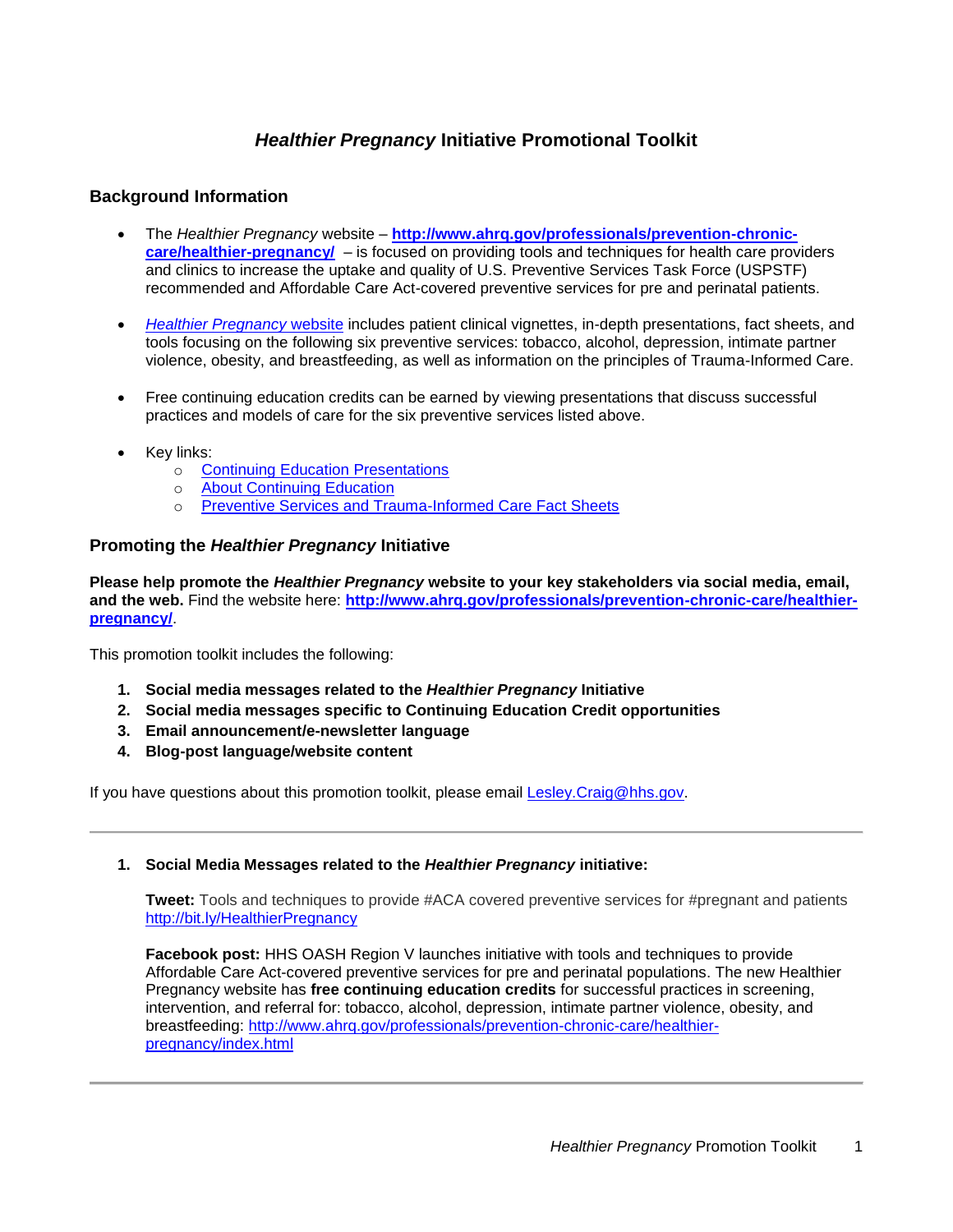## **2. Social Media Messages Specific to Continuing Education Credits:**

**Tweet A:** Earn free continuing education credits as part of the Healthier Pregnancy initiative #CEUs #HealthierPregnancy<http://bit.ly/HealthierPregnancyCE>

**Tweet B:** View presentations about preventive services screening, intervention, and referral at <http://bit.ly/HealthierPregnancyCE> and earn free #CEUs

**Facebook post A:** Visit *Healthier Pregnancy* to view patient clinical vignettes and presentations health care providers focused on six preventive services-tobacco, alcohol, depression, intimate partner violence, obesity, and breastfeeding-to earn free continuing education credits. <http://bit.ly/HealthierPregnancyCE>

**Facebook post B:** As a part of the *Healthier Pregnancy* initiative, there are four opportunities to receive free continuing education credits, visit:<http://bit.ly/HealthierPregnancyCE>

**Facebook post C:** Attention health care professionals! Earn Free CEUs at [http://bit.ly/HealthierPregnancyCE.](http://bit.ly/HealthierPregnancyCE) Four credit opportunities address Affordable Care Act-covered preventive services for tobacco, alcohol, depression, intimate partner violence, obesity, and breastfeeding for a *Healthier Pregnancy*.

## **Social Media Tips**

- The best time to post to Facebook is Wednesday at 3 p.m. Facebook engagement rates are 18 percent higher on Thursdays and Fridays. The afternoon (1–4 p.m.) is the best time to post.
- The best times to tweet are Monday through Thursday, 1–3 p.m., for exposure. For higher engagement, try posting 3–6 p.m.
- Hashtags are a great way to connect to existing conversations. Use the hashtags #HealthierPregnancy, #pregnant, #CEUs, #ACA, #HHS.
- If your organization has an Instagram account, feel free to re-purpose the tweets on Instagram.
- **3. Email Announcement/E-newsletter Language:**

## [Subject line] **Healthier Pregnancy Initiative: New Website, Free Continuing Education Credits**

#### [Content]

The new *[Healthier Pregnancy](http://www.ahrq.gov/professionals/prevention-chronic-care/healthier-pregnancy/tools/index.html)* Initiative website is designed for pre- and perinatal health care providers and system administrators. It features tools and techniques to increase the uptake of efficient and effective screening, intervention, and referral for preventive services recommended by the U.S. Preventive Services Task Force and covered by the Affordable Care Act. The Initiative provides clinics and providers a variety of tools, including [patient clinical vignettes, in-depth presentations,](http://www.ahrq.gov/professionals/prevention-chronic-care/healthier-pregnancy/tools/index.html) [fact sheets,](http://www.ahrq.gov/professionals/prevention-chronic-care/healthier-pregnancy/preventive/index.html) and other resources focused on the following six preventive services: tobacco, alcohol, depression, intimate partner violence, obesity, and breastfeeding. [Free continuing education credits](http://www.ahrq.gov/professionals/prevention-chronic-care/healthier-pregnancy/aboutce/index.html) can be earned for viewing presentations. Additionally, the website features an introductory presentation to Trauma-Informed Care (TIC) that provides information on the principles and practical application of TIC for pre and perinatal patients

The *Healthier Pregnancy* Initiative was developed by the Office of the Regional Health Administrator, Region V in the Office of the Assistant Secretary for Health (OASH) at the U.S. Department of Health and Human